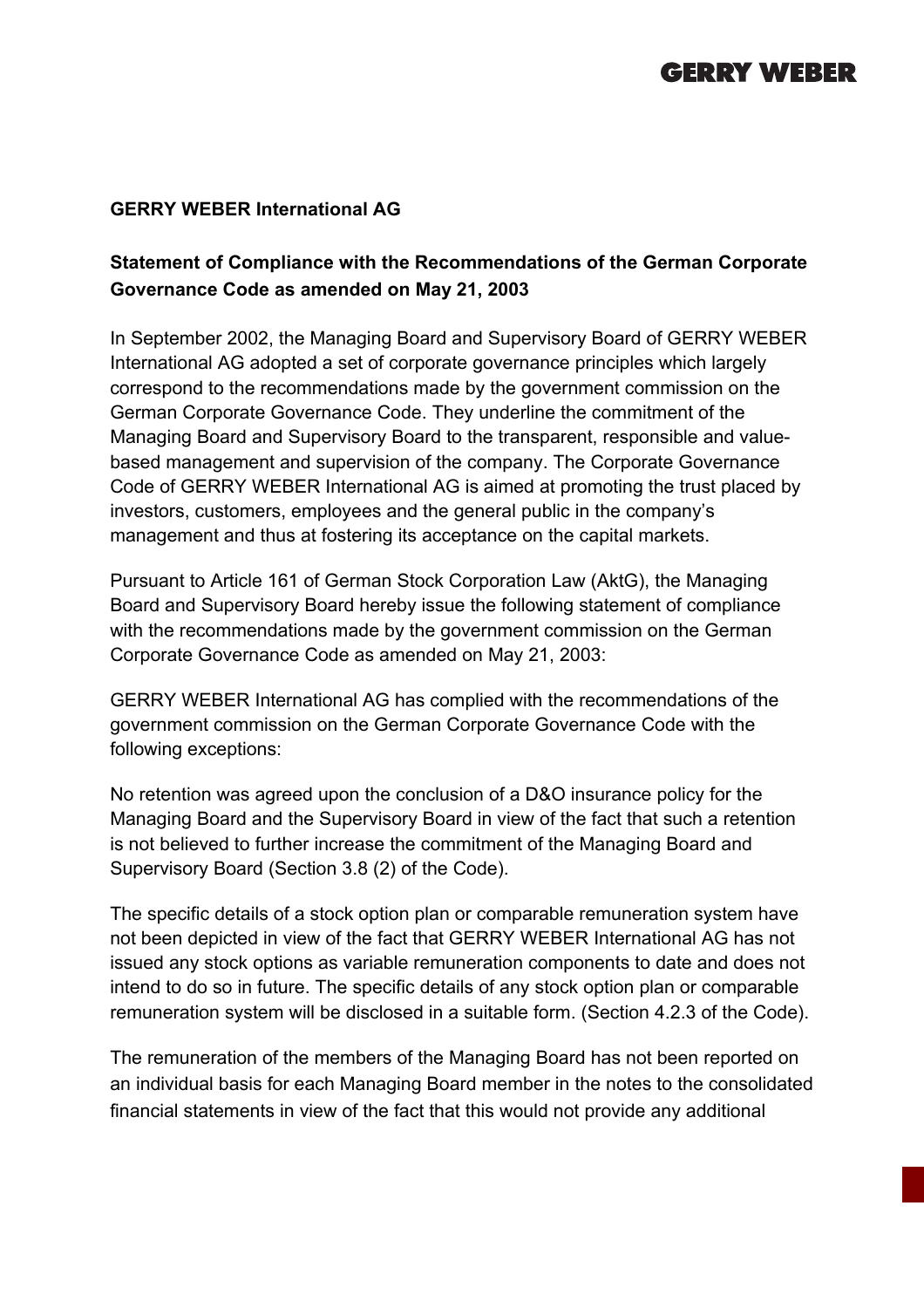## **GERRY WEBER**

information. The Managing Board acts as a collective body: the incentives in place for the overall Managing Board are therefore of decisive importance (Section 4.2.4).

Managing Board and Supervisory Board are aware of the need to enact succession planning and will take appropriate steps in good time (Section 5.1.2 of the Code).

The Supervisory Board of GERRY WEBER International AG has not formed any committees, given that the formation of such committees would not be expedient in view of the number of members of the Supervisory Board. (Section 5.2 Clause 2 and Section 5.3 of the Code).

The remuneration of the members of the Supervisory Board has not been reported on an individual basis or broken down into its constituent components in the notes to the consolidated financial statements in view of the fact that this would not provide any additional information (Section 5.4.5 Clause 6 of the Code).

The consolidated financial statements and interim reports have been compiled in accordance with the national accounting standards set out in the German Commercial Code (HGB). Internationally recognized accounting principles will be adopted within the statutory period (Section 7.1.1 Clause 2 of the Code).

The consolidated financial statements have been published within 120 days of the end of the financial year and the interim reports within 60 days of the end of the respective reporting period. Efforts are currently being made to comply with the recommended deadlines in future (Section 7.1.2 of the Code).

The Managing Board and Supervisory Board of GERRY WEBER International AG have further enhanced the company's Corporate Governance procedures in the course of the past financial year and have adopted recommendations made by the government commission. The amendments made since the previous Statement of Compliance are stated below:

At its meeting on February 23, 2004, the Supervisory Board of GERRY WEBER International AG issued a Code of Procedure for the activities of the Supervisory Board (Section 5.1.3). This Code of Procedure specifies the knowledge, abilities and specialist experience required of Supervisory Board members in order for them to